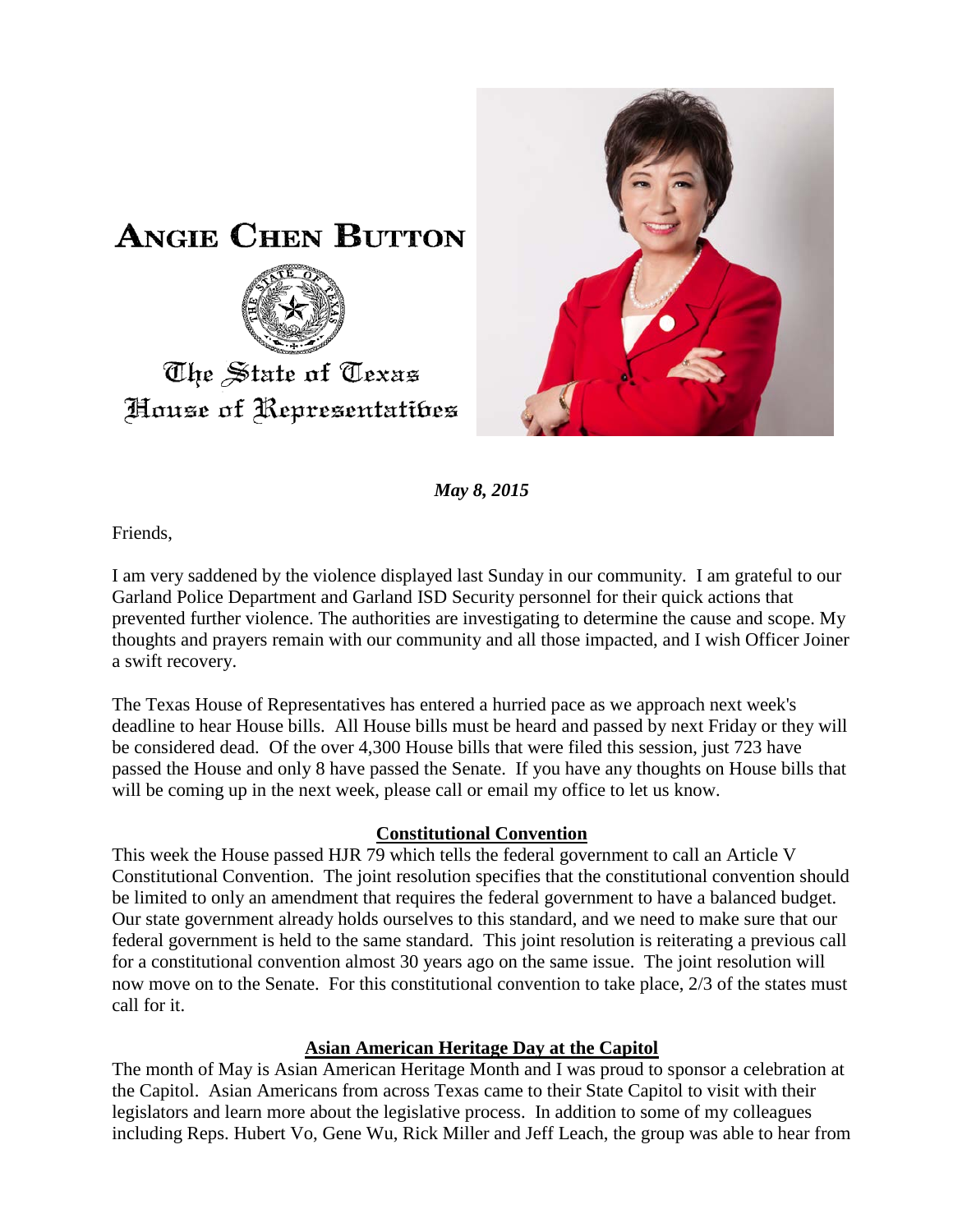Texas Secretary of State Carlos Cascos and Comptroller Glenn Hegar. Attendance this year was the largest it has ever been and I am excited that so many people were able to be a part of the day.



**Pictured with both Secretary of State Carlos Cascos and Comptroller Glenn Hegar after they addressed the Asian American Heritage Day group at our State Capitol** 

## **Leadership Garland**

This week we were visited by Leadership Garland as they traveled to Austin to also learn more about their state government. Leadership Garland members develop personal leadership skills and are introduced to the workings of state and local government to better understand those entities. I helped arrange a variety of speakers to come educate Leadership Garland Class XXXIV including the Attorney General's office, the General Land Office, the Court of Criminal Appeals, and their state legislators. I hope that the group found all of the speakers educational and their trip down here worthwhile.